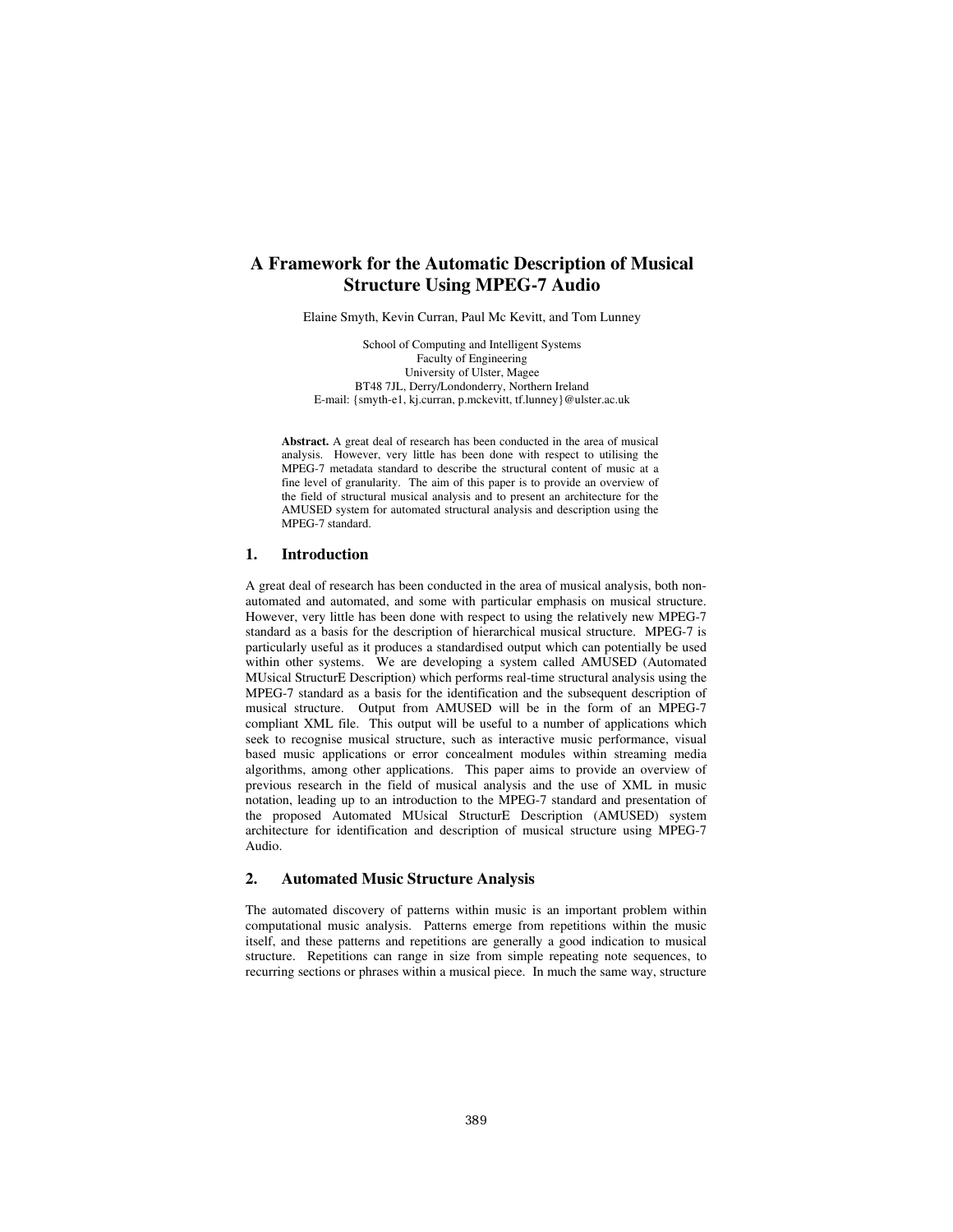can be defined at differing levels of granularity based on these patterns and repetitions; from high level song form down to the single note level, if required. In addition, each of these structures in turn can be interrelated and higher level structures can contain complex organization within themselves.

There have been many techniques developed to discover patterns and structure within music which have resulted in a number of varying and sometimes complex approaches. To outline them all here would be a lengthy process, therefore only a brief overview of a selection of these approaches will be provided. Patterns have been extracted in variety of ways; using multi-dimensional datasets [19], a String-Joining approach [13], matrices [1], multiple viewpoints and a suffix tree data structure [6]. Some even allow the discovery of patterns in retrograde and/or inversion [21], and some simply extracts patterns from polyphonic MIDI sequences [20]. Perhaps the most novel approach is that in [5]; they use what they call a Spiral Array model for recognising and visualising tonal patterns based on pitch/time structures. Of the approaches mentioned thus far none actually deal with the identification of structure, only pattern recognition; however, this is a crucial element within the eventual identification of structure. The approaches mentioned next not only identify patterns, but also infer some level of coarse musical structure.

Foote and Cooper [10] use a somewhat original matrix style approach to music structure visualisation. They represent a piece of music as a 2-dimensional matrix. Within this matrix levels of self-similarity at any one point are indicated by light (similar) and dark (dissimilar) shading. High level structure can be inferred from the matrix in the form of intro, verse, chorus, etc. Dannenberg and Hu [7], Lu and Zhang [18], and others also utilise a matrix approach which result in the high level identification of structure. Finally, Vercoe and Chai [27], present a system that can automatically analyse the repetitive structure of musical signals; structure is discovered through repeating segments within a piece of music. The output from their system is, again, a relatively high level representation of structure in the form of ABBA, for example.

Most of these systems appear to work sufficiently well in identifying patterns and, where applicable, structure. However, they all suffer the inability to produce some level of universally standardised output, somewhat limiting their use outside their current project scope. In addition, those which do aim to identify structure do so at a relatively high, non-hierarchical level. Furthermore, the actual representation of music varied from system to system; e.g. strings, vectors, matrices and even spheres. They were also based on a variety of musical information; some on pitch, duration, interval, and others on spectral energy, rhythm and timbre. In addition, some required pre-processing before analysis could be performed, which is not ideal for use with real-time processing environments. It would be extremely valuable to have a system which analyses and represents all musical information in a standardised way; the output of which would be useful to any number of applications, even those outside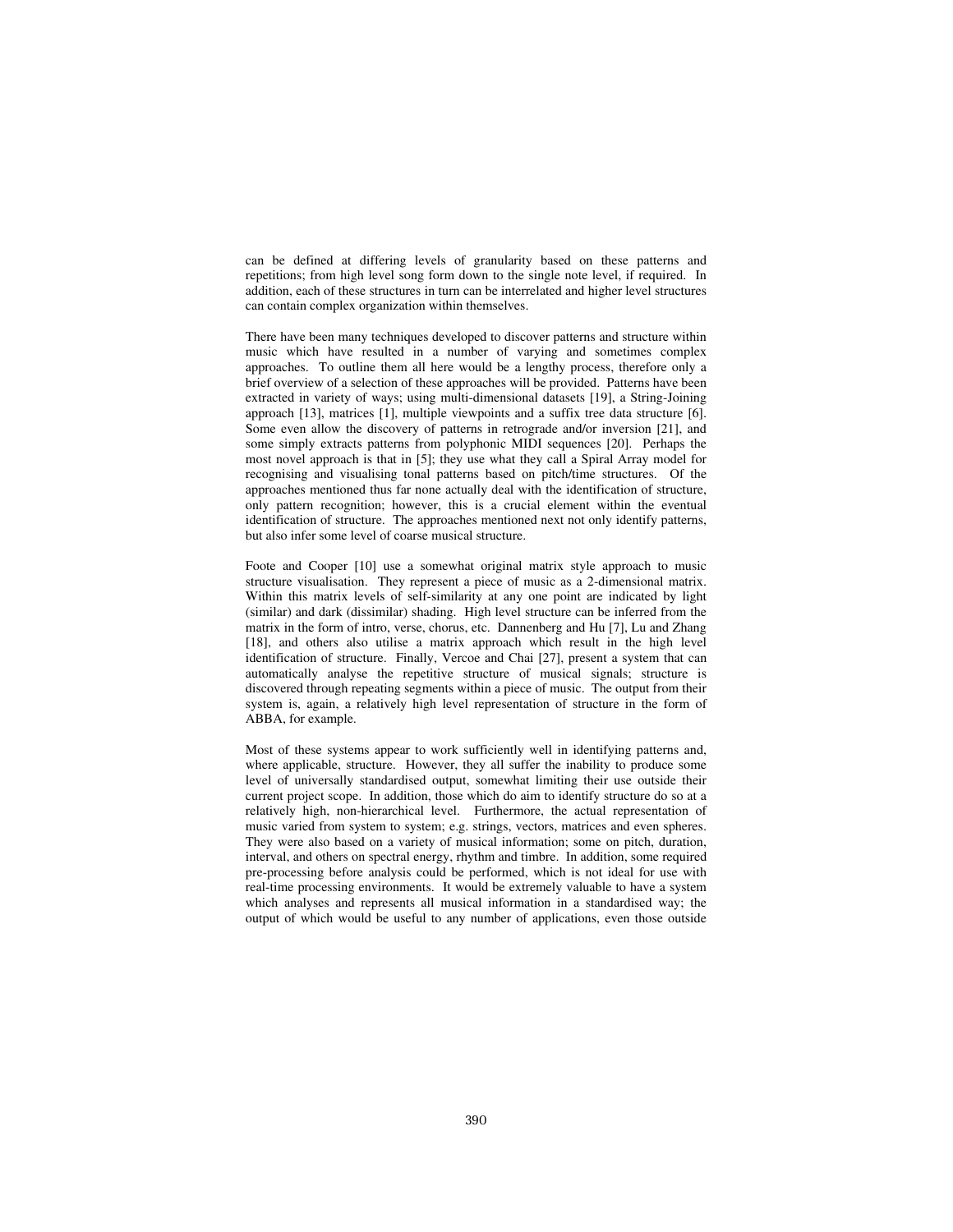music theory. Wiggins, et al [28], go some way towards providing a standard representation, but it is not on par with the complex representation possible with XML-based notation. In addition, XML is already standardised and can be easily parsed for specific information because it is text-based.

### **3. XML and Music Notation**

XML (eXtensible Markup Language) is a standardised, text-based method for describing the structure of data. It provides a very rich schema for defining complex documents and data structures. Text-based representations are ideal for music. Music does not lend itself to easy interpretation by computer, unlike language which can be easily represented and understood by computers because of the ANSI standard. Of particular benefit to music applications is the fact that XML allows support for multiple descriptions of the same data, and hierarchies are as fundamental to XML as they are to music notation.

There are a variety of XML-based markup projects in existence that are specifically aimed at music. XScore [11], Music Encoding Initiative (MEI) [22], MusicXML [26], and Music Content Markup Language (MCML) [25], to name a few. Although all are based on XML, they do have varying purposes. E.g. XScore is an application of XML for describing the musical score, and MCML was developed as part of another project (MIDILib) for content-based queries and navigation. While MEI strives to meet a broader range of music applications, it also avoids the confusion of other XML standards by using familiar names for elements and attributes, e.g. <note> and <chord>. MusicXML is perhaps the most mature endeavour for music encoding using XML. It has its roots in academia and has made its way into a number of commercial applications and has even been put forward for standardisation.

There are a few tools which harness the power of XML-based markup languages; as mentioned, the MIDILib project utilizes MCML; in addition, MiXA, VExPat and Sharpeye, among others, make use of MusicXML. MiXA is a web based musical annotation system [17], whereas VExPat is pattern extraction system which uses the MusicXML representation of music as a basis for analysis [24]. Sharpeye is a music reader which converts a scanned image of printed music into a MIDI, NIFF or MusicXML file [16]. There do not appear to be any XML applications which deal explicitly with the automatic identification and representation of structure within music.

A potential drawback is that most current DTDs restrict themselves to Common Western Music Notation (CWMN), with some including tablature. MusicXML, e.g. was designed to represent musical scores and sheet music, specifically common western musical notation from the 17th century onwards [26]. MPEG-7 is a further XML-based standard, but is more general in its approach; it is not based on the representation of sheet music or scores, but can deal with the representation of music directly from the audio file; in addition it can also deal with spoken content. Analysis of the sound file directly frees the representation somewhat from the restrictions of a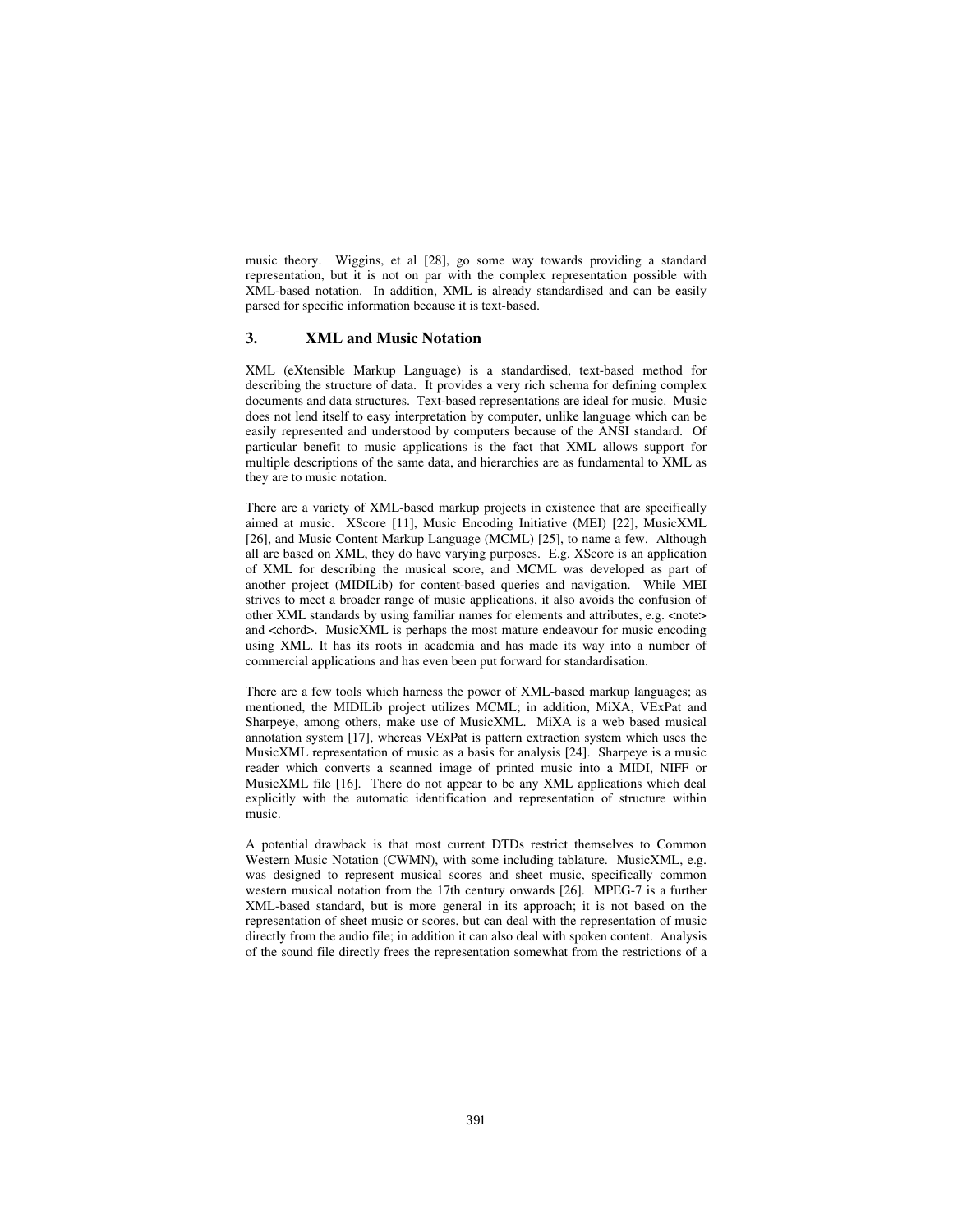specific notational approach, like CWMN. Furthermore, it allows for significantly more detailed information to be stored about a particular piece of music.

## **4. Overview of MPEG-7 Audio**

The MPEG-7 standard currently consists of 8 parts, part 4 of which deals specifically with the description of audio data; formally recognised as standard 15938-4. The main MPEG-7 elements are Descriptors (D), Description Schemes (DS), and a Description Definition Language (DDL). Ds are intended to describe low-level audio features; they are the building blocks of the system. DSs are designed to describe higher level audiovisual features. DSs produce more complex descriptions by combining multiple Ds and DSs and declaring relationships among the description components. The DDL provides the descriptive foundations through which users can create their own Ds and DSs [23].

The Audio Framework tools are applicable to the description of general audio; a graphical representation of the Framework is provided in Fig. 1. The generic Audio Framework contains low-level descriptors designed to provide a basis for the construction of higher level audio description schemes. The Low-Level Descriptors (LLDs) permit the description of an audio signal's spectral and temporal features.



**Fig. 1.** Audio Framework [14]

In the first version of the standard there were seventeen LLDs for general use in a variety of applications. Since 2004, there has been an extension to the original standard (Amendment 1) to include additional Ds for such things as background noise level, balance, bandwidth, etc, with proposals for a second amendment to include Ds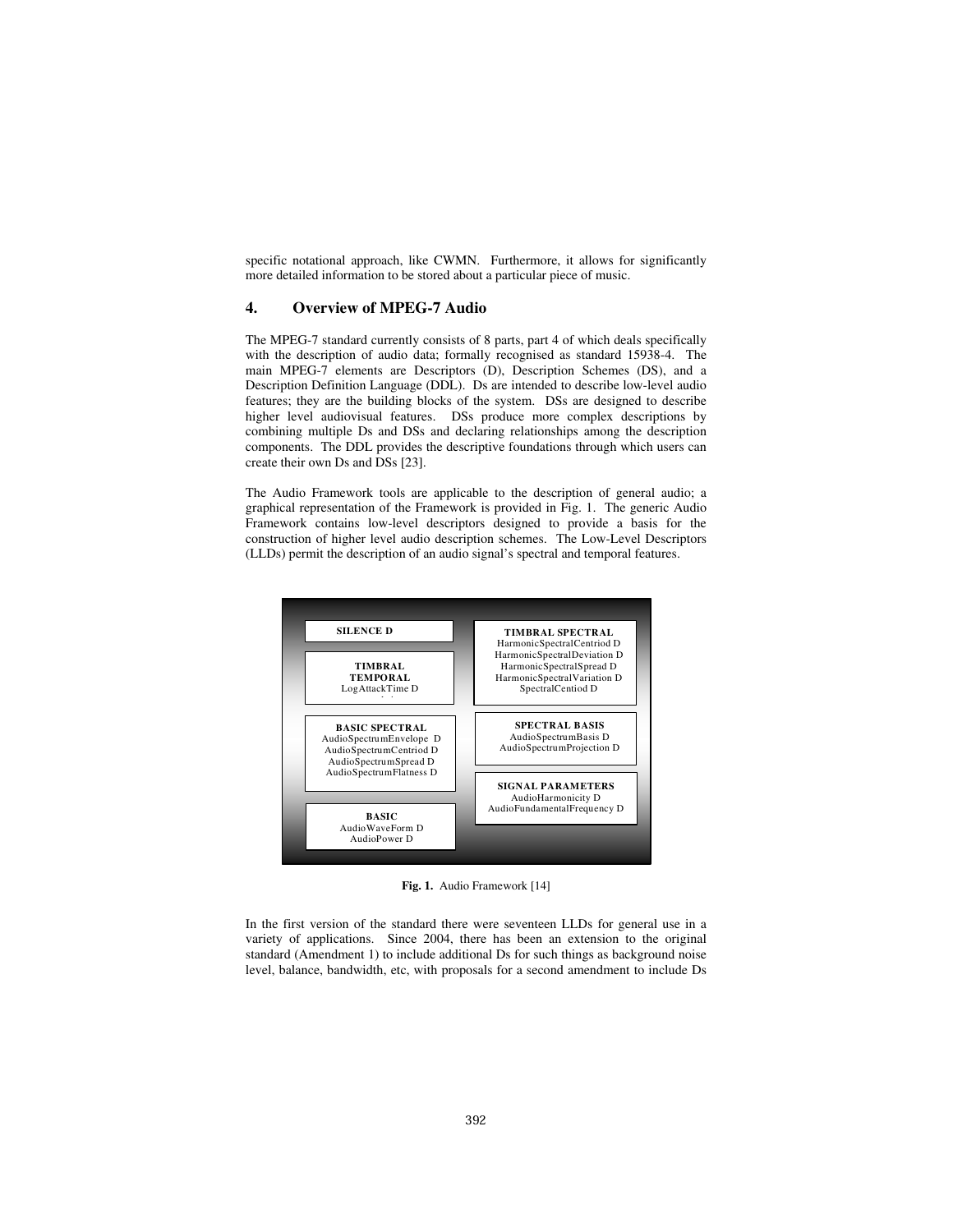to describe audio intensity, rhythmic patterns, chord patterns, and so forth [15], [12]. In addition to the LLDs there are five general sets of high-level audio description tools, which aim to encompass some application areas, such as sound recognition, musical instrument timbre, spoken content, melodic contour and melody. These specialised tools may be used in conjunction with the other tools within the standard. The high-level tools provide both functionality and also serve as examples of how to use the low-level framework [14].

MPEG-7 Ds and DSs have been successfully utilised by a number of projects over the last few years in a variety of application areas [2], [4], [8], [9]. These can be broadly categorised into one or more of the following areas: Query-By-Example (QBE), fingerprinting for audio identification, indexing and archiving, MPEG-7 authoring tools, audio analysis, audio classification, and Digital Rights Management (DRM). Musicstructure.com is perhaps the only existing MPEG-7 based application which deals solely with the analysis and representation of musical structure, but again this system only performs partitioning into a relatively high level structure [3]. MPEG-7 holds great promise in relation to the useful description of audio. It will have many applications, both within music theory and within information search and retrieval, as well as many as yet unknown application areas.

### **5. AMUSED System Architecture**

The Automated MUsical StructurE Description (AMUSED) project seeks to overcome the inadequacies identified and provide a novel approach for the automated extraction, analysis and description of digital audio structural characteristics. It aims to develop a Java-based real-time architecture which will take digital musical audio (in most common formats) as input and produce standardised MPEG-7 compliant descriptions of musical structure as output. A diagram representing an overview of the proposed system architecture is shown in Fig. 2. The main focus will be on the accurate description of musical structure, based on within-song similarity, at a fine enough granularity to make it universally useful to all manner of applications; e.g. use within a visual based music application or an error concealment module within a streaming media application, or for use within music theory or musical analysis. Since the MPEG-7 output file is in a standardised format (XML) it creates the possibility of any system so designed being able to hook into and use it for further processing.

A digital audio signal is received into the system as a data stream. Spectral analysis is performed on the incoming data stream to accumulate low level information about the audio signal; signal power, spectrum spread, fundamental frequency, etc. This information is 'extracted' from the signal and described using a selection of the MPEG-7 Audio LLDs. Extracting all the Low-Level Descriptors (LLDs) would be a wasteful use of processing resources, therefore, a careful selection will be made with the project objectives in mind. Only those Descriptors which will be useful in pattern discovery, comparison and structural analysis will be chosen, as well as those with the ability to, thereafter, accurately describe structure. For example, the SoundModelStateHistogram is used to compare sound segments using histograms of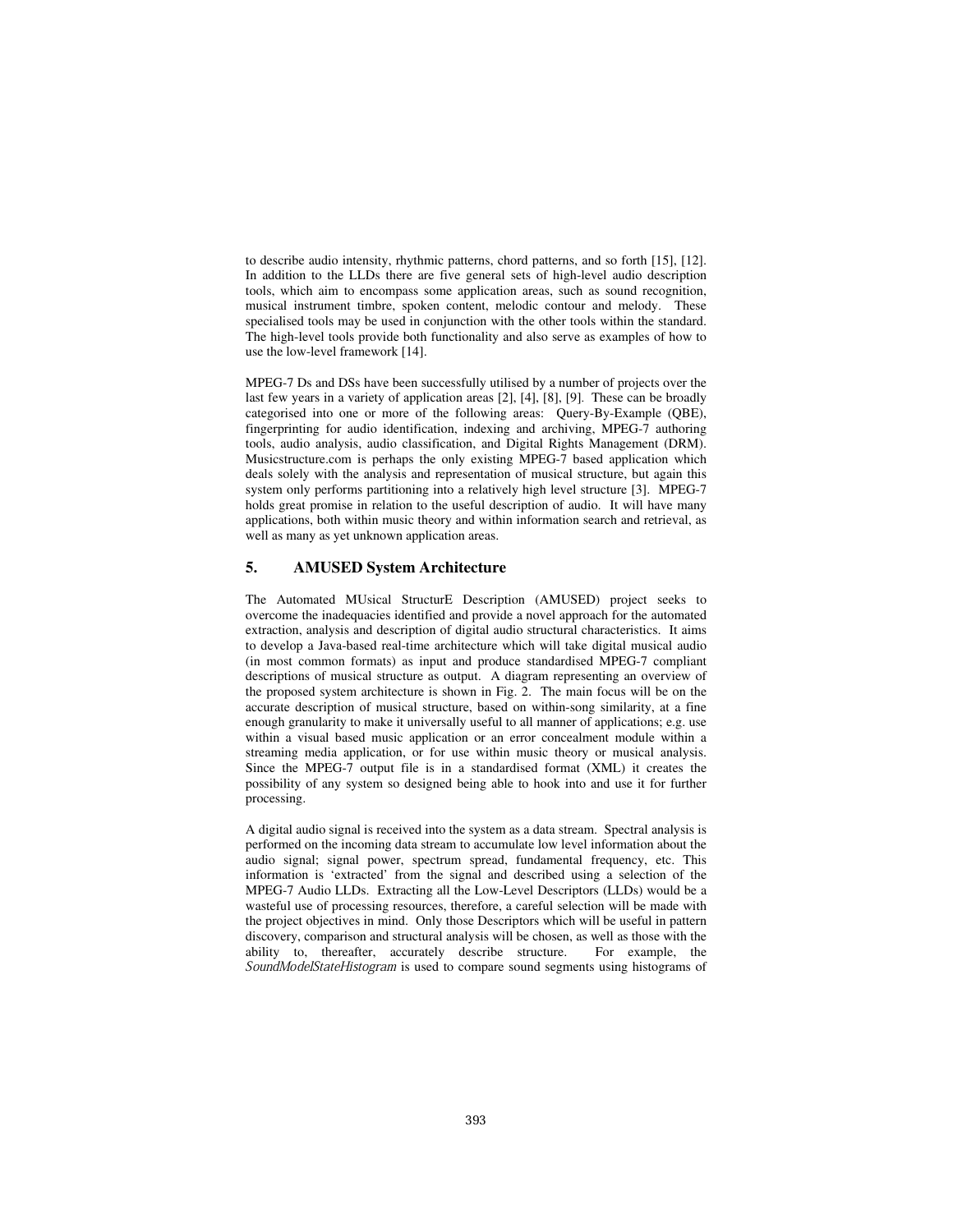their state activation patterns, thus it will be useful for self-similarity comparisons, segmentation and structural analysis. The SoundModelStatePath could be a good candidate for modelling audio data at a micro level. The series of states could be used as 'markers' within an audio stream to identify particular elements of interest. It is proposed that perhaps a speciality Description Scheme be constructed from a choice of Descriptors in part 5 of the MPEG-7 standard. Spectral representations have the potential for accurately identifying lower level structure due to their relationship with the actual power of the signal. The power of the signal is the lowest level representation of audio therefore any descriptor which corresponds to this will demonstrate some form of low level structure over time.



**Fig. 2.** Overview of Proposed System Architecture

Obviously some type of buffer/temporary file will be required to store the accumulative information produced by the Low Level Description module prior to their analysis by the structural analysis module. This file will be held in working memory and will also have the option of being exported as an XML file at this stage. Following on from the Low Level Description module, the structural analysis module performs further analysis to identify patterns, repetition and regions of self-similarity within the information contained within the extracted LLDs. This information will then used as a basis for the construction of a hierarchical model of musical structure, which is consequently described by the MPEG-7 structural description module. The final output from the system is in the form of an MPEG-7 compliant XML file, which can potentially be used within other systems.

### **6. Conclusion**

This paper provided a review of previous research and an overview of the MPEG-7 standard, together with a brief synopsis of the proposed system architecture for the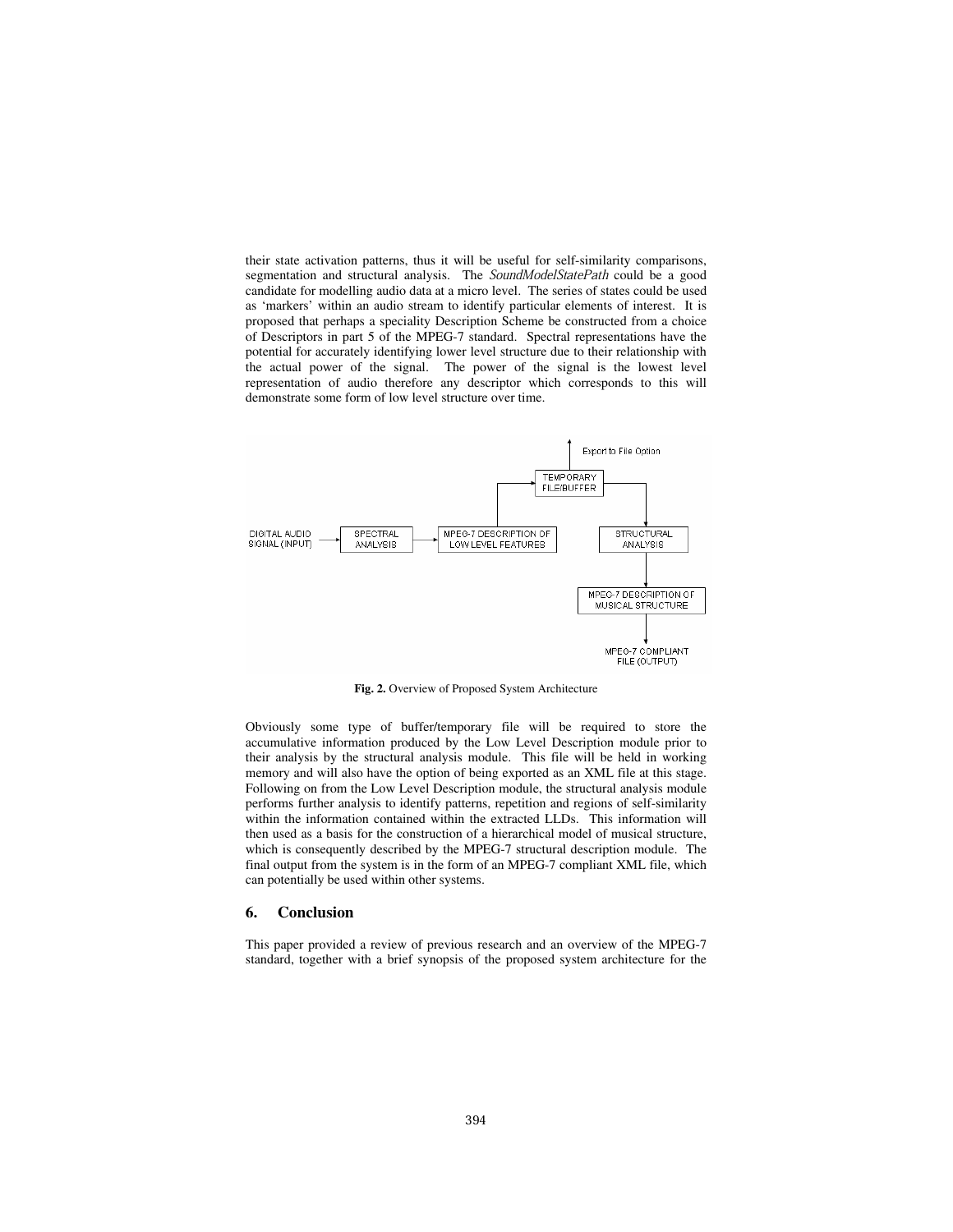AMUSED system. Many of the systems reviewed lack a standardised output and are therefore not particularly useful outside their own project scope. The use of XML for music notation is a step in the right direction; however, the projects outlined did not capture anything that significant about the music. E.g. XScore describes the written musical score which is really only useful for archiving and data exchange. Built on top of the XML base is the MPEG-7 standard. MPEG-7 offers a standardised scheme for the description of audio, among other media. Some applications are already in existence which utilise MPEG-7; however, very few offer the automated description of musical audio structure at a fine level of granularity. Indeed, most are QBE-style applications. The AMUSED system aims to overcome the inadequacies identified and provide a novel system for the automated extraction, analysis and description of digital audio structure and produce standardised, MPEG-7 output.

### **References**

- 1. Aucouturier, J., and Sandler, M.. Finding Repeating Patterns in Acoustic Musical Signals, AES, 22nd International Conference on Virtual Synthetic and Entertainment Audio, Espoo, Finland, (2002), 145-152
- 2. Batke, J., Eisenberg, G., Weishaupt, P., Sikora, T. A Query By Humming System using MPEG-7 Descriptors, AES Convention Paper 6137, AES 116<sup>th</sup> Convention, Berlin, Germany, (2004)
- 3. Casey, M. Musicstructure.com, http://www.musicstructure.com/intro.html
- 4. Celma, O., Gomez, E., Janer, J., Gouyon, F., Herrera, P., Garcia, D. Tools for content-based retrieval of audio using MPEG-7: the SPOffline and the MD Tools, AES 25<sup>th</sup> International Conference, London, (2004)
- 5. Chew, E. MuSA: Music Information Processing, Proceedings of the 2nd International Conference on Music and Artificial Intelligence, Edinburgh, Scotland, (2002), 18-31
- 6. Conklin, D. and Anagnostopoulou, C. Representation and Discovery of Multiple Viewpoint Patterns, International Journal of New Music Research, Vol. 24, No. 1, (2001), 51–73
- 7. Dannenberg, R. and Hu, N. Pattern Discovery Techniques for Music Audio. ISMIR 2002 3rd International Conference on Music Information Retrieval, IRCAM – Centre Pompidou Paris, France, (2002)
- 8. Dumouchel, P., MPEG-7 Audiovisual Document Indexing System (MADIS), Testbed Development, RISQ 2003, 14<sup>th</sup> Edition, Annual Event of the Network of Scientific Information of Quebec (RISQ), Annual Workshop of CANARIE, Montreal, Canada, (2003)
- 9. Eisenberg, G., Batke, J., Sikora, T. BeatBank An MPEG-7 Compliant Query by Tapping System, AES Convention Paper 6136, AES 116<sup>th</sup> Convention, Berlin, Germany, (2004)
- 10. Foote, J. and Cooper, M. Visualizing Musical Structure and Rhythm via Self-Similarity. International Conference Computer Music, Habana, Cuba, (2001), 140-148
- 11. Grigaitis, R. eXtensible Score Language (XScore) 0.01. http://grigaitis.net/xscore
- 12. Gruhne, M. MPEG-7 Audio. Workshop Music Network, Barcelona, Spain, (2004)
- 13. Hsu, J., and Liu, C. Discovering Nontrivial Repeating Patterns in Music Data. IEEE Transactions on Multimedia, Vol. 3, No. 3, (2001), 43-52
- 14. ISO/IEC. Information Technology Multimedia Content Description Interface Part 4: Audio. ISO-IEC JTC 1/SC 29/WG 11, ISO-IEC FDIS 15938-4:2001(E), http://projekt.rz.tuilemnau.de/~kfn/seminar13/MPEG-7-Dokument.pdf, (2001)
- 15. ISO/IEC. Information Technology Multimedia Content Description Interface Part4:<br>Audio, Amendment1:Audio Extensions, ISO/IEC JTC1/SC29/WG11 N4769, Audio, Amendment1:Audio Extensions, ISO/IEC http://www.itscj.ipsj.or.jp/sc29/open/29view/29n4854t.doc, (2002)
- 16. Jones, G., (2005), SharpEye Music Reader, http://www.visiv.co.uk/about.htm